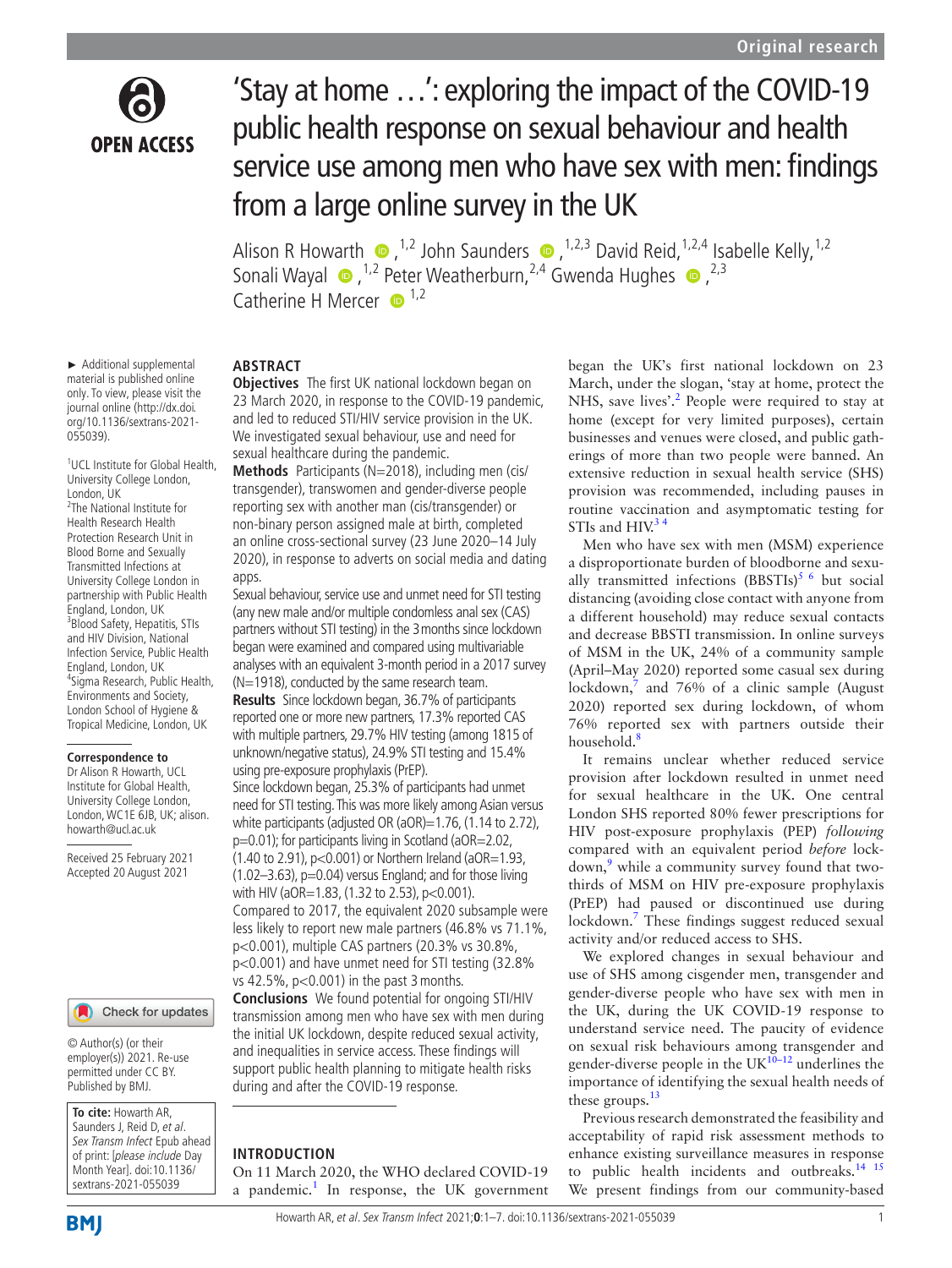cross-sectional online survey, using this approach, including a comparison with an equivalent survey conducted as part of an ongoing programme of research ([online supplemental appendix](https://dx.doi.org/10.1136/sextrans-2021-055039)  [1](https://dx.doi.org/10.1136/sextrans-2021-055039)) by the same team in 2017.

# **METHODS**

# **Study design**

This is a cross-sectional online community survey.

# **Setting and sampling**

# 2020 survey

Participants were recruited from social networking sites (Facebook, Twitter, Instagram) and geospatial dating applications (apps) (Grindr, Hornet) between 23 June and 14 July 2020. An advert on these sites and apps directed individuals to the online survey. Eligible individuals were as follows: UK residents; aged 16 years or older; men (cisgender or transgender), transwomen, or gender-diverse and assigned male at birth; who reported sex since the beginning of 2019 (equivalent of the past 18 months) with a man (cisgender or transgender) or non-binary person assigned male at birth. Online consent was obtained from all participants: information about the voluntary and anonymous nature of the survey, its content and the research team were provided at the beginning of the questionnaire, and participants ticked a box to confirm that they had read the information and agreed to participate.

## Comparison with the 2017 survey

Data from our equivalent 2017 online survey of MSM were included in comparative analyses[.14 15](#page-5-9) We describe this previous survey as the '2017 survey' as distinct from the '2020 survey'. The 2017 survey collected data between March and May 2017 and included UK-resident cisgender and transgender MSM aged 16 years or older, who reported sex with a man in the past 12 months. Participants were recruited via social networking/dating platforms. Our comparative analyses of the 2017 and 2020 surveys include only cisgender men recruited via the dating platform Grindr, to maximise sample equivalence.

## **Data collection**

Both surveys used anonymous self-completion online questionnaires taking about 10min to complete. No financial incentive was offered. The 2020 questionnaire was based on the 2017 questionnaire and included sections on HIV/STI testing, vaccination, PrEP use, STI symptoms, use of SHS, sexual relationships and behaviour, and drug use. In the 2020 survey, questions about the last occurrence of risk behaviour and service use included 'lookback periods' which centred around the start of the first UK national lockdown (*since lockdown (23 March 2020), between mid-December 2019 and lockdown, between January 2019 and mid-December 2019, before 2019*).

The lookback periods for the 2017 survey included the past 3months. Both surveys therefore included the past 3months as a key reference period for questions about behaviour and service use, as this equated to the time since the national lockdown for the 2020 survey ([online supplemental appendix 2](https://dx.doi.org/10.1136/sextrans-2021-055039) shows the timing of the 3-month lookback periods). This 3-month period is used for the comparisons between the 2020 and 2017 surveys.

# **Data analysis**

The  $\chi^2$  test was used to examine differences in proportions for comparisons within the 2020 survey sample and between the

2020 and 2017 survey samples, and the Mann-Whitney U test for comparisons involving continuous variables.

Informed by national guidelines for 3monthly STI testing among men reporting STI risk behaviours,<sup>16</sup> we created an indicator of 'unmet need for STI testing', defined as reporting one or more new male partners and/or multiple condomless anal sex (CAS) partners in the past 3months without testing for STIs over the same period.

Binary logistic regression was used to (1) examine associations between explanatory variables and the indicator of unmet need for STI testing; and (2) examine whether survey sample (2017 vs 2020) remained a significant predictor of sexual behaviour and unmet need for STI testing when other explanatory variables were included in the model. Crude (OR) and adjusted odds ratios (aOR) are presented, with 95% CIs.

# **RESULTS**

## **Risk behaviour and health service use from the 2020 survey**

In total, 2018 participants took part in the 2020 survey. The majority (97.0%) were cisgender men, but 18 transmen, 10 transwomen, 1 man assigned intersex at birth and 31 gender-diverse people assigned male at birth also participated.

Recruitment was evenly split between social networking sites (47.1%) and dating apps (52.9%). Their median age was 40 years (IQR 29–52 years; range 16–77 years). The majority identified as white (88.3%), were resident in England (86.4%) and were born in the UK (78.1%). More than half had a degree (58.2%) and 58.1% were currently employed. A fifth (20.3%) were on furlough (whereby the government paid 80% of salaries for people unable to work due to COVID-19 restrictions), reduced hours or had been made redundant since lockdown began. Onethird of participants were living alone (35.8%), one-third were living with a partner(s) (30.4%) and 59.1% were single. One in 10 participants was living with HIV (10.1%).

Participants recruited via dating apps were more likely to be from a minority ethnic group  $(14.0\% \text{ vs } 9.3\%, \text{ p} = 0.001),$  single (71.5% vs 45.1%, p<0.001) and living alone (39.0% vs 32.1%,  $p=0.001$ ), and less likely to be living with partner(s) (21.7% vs 40.2%, p<0.001) compared with those recruited through social networking sites [\(online supplemental appendix 3\)](https://dx.doi.org/10.1136/sextrans-2021-055039).

## Sexual and risk behaviours since lockdown began

More than half of participants reported physical sex with a man (defined as 'any activity intended to achieve orgasm (or close to orgasm) for one or both partners') (62.6%) ([figure](#page-2-0) 1) and 14.6% reported only virtual sex (defined as 'sex or sexting') since lockdown began. Among participants reporting physical sex since lockdown began, 58.7% reported one or more new partners (36.7% of all participants). Among those reporting one or more new partners, most had met partners through dating apps (80.6%), 29.5% through websites and 17.4% through cruising locations (defined as 'street, roadside service area, park, beach, lavatory'). Half of all participants reported anal sex with a man since lockdown began, and among this group, 42.6% reported CAS with one partner and 36.4% with multiple partners (20.3% and 17.3% of all participants, respectively). Use of chemsex drugs (crystal methamphetamine, mephedrone, gamma-hydroxybutyrate/ gamma-butyrolactone) was reported by 13.0% and 3.8% of participants, ever and since lockdown began, respectively. Fewer reported injecting drug use: 3.0% and 0.8%, ever and since lockdown began, respectively.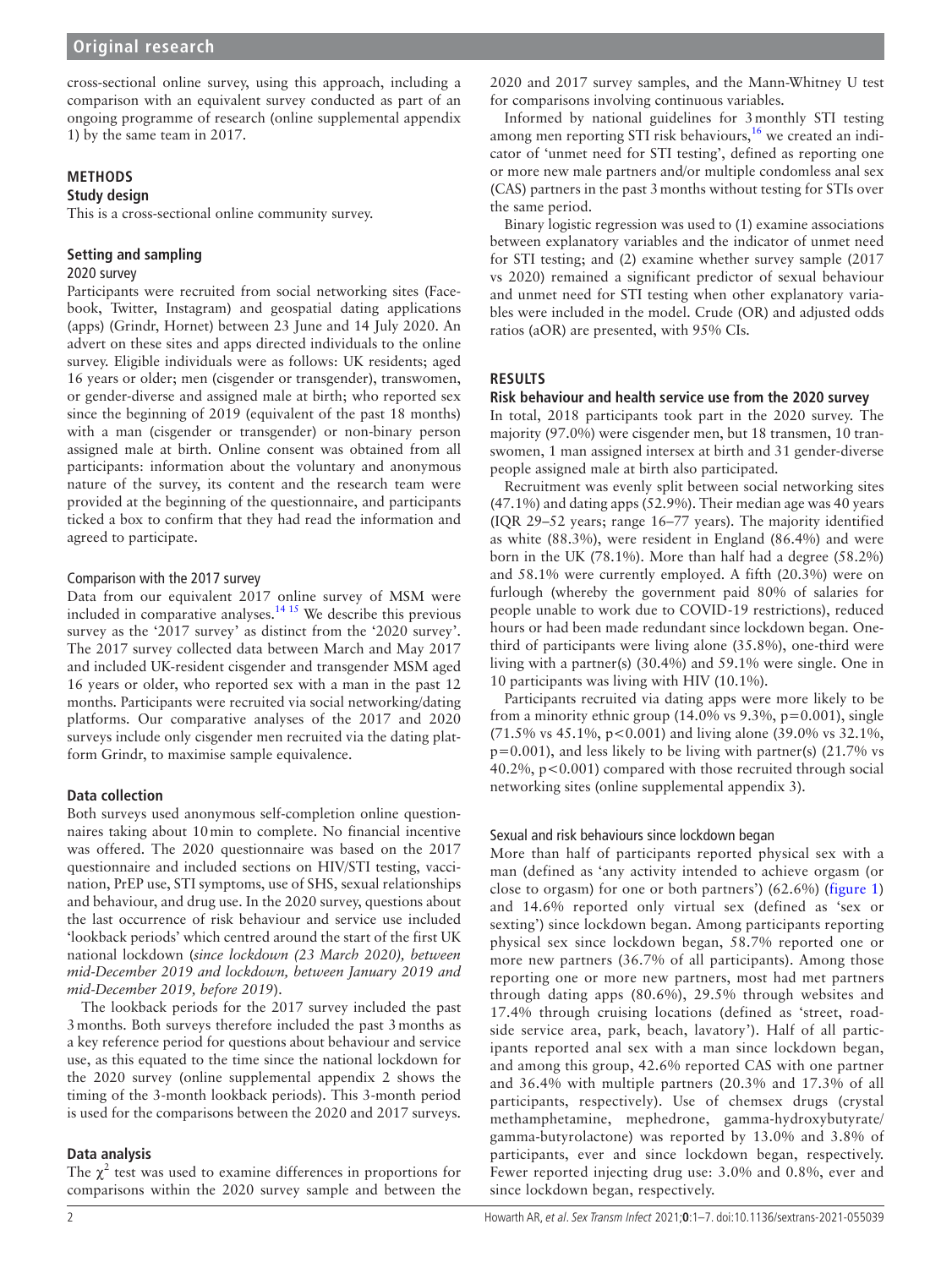

<span id="page-2-0"></span>**Figure 1** Reported sexual activity with men since lockdown.

#### STI testing since lockdown began

Among all participants, 81.5% had ever tested for STIs with 24.9% testing since lockdown began. Of those testing since lockdown began, 17.7% had tested positive (4.4% of all participants), 78.1% had tested negative and 4.2% were still waiting for results. Free online self-sampling services were the most commonly used route for STI testing since lockdown began (17.3% of participants; 69.6% of lockdown testers), followed by visiting an SHS (7.4% of participants; 29.6% of lockdown testers). Most participants had not experienced any STI symptoms since lockdown began (85.7%).

#### HIV testing before and after lockdown began

Among people with unknown or negative HIV status (n=1815), 84.5% had ever had an HIV test, 22.9% had last tested 'just before' lockdown (in the 3months between December 2019 and lockdown) and 29.7% had last tested in 3months since lockdown began ([table](#page-3-0) 1). Those who had last tested since lockdown began were less likely to have done so at a sexual health clinic (22.3% vs 70.2%) and more likely to have used a free online selfsampling service (64.3% vs 17.1%) or a self-testing kit (7.8% vs  $3.4\%$ ,  $p < 0.001$ ) compared with those testing just before lockdown.

#### Sexual health clinic visits before and after lockdown began

Among all participants, 81.0% had ever visited a sexual health clinic, 24.1% just before lockdown and 11.3% since lockdown began. [Table](#page-3-0) 1 lists reasons given for last visiting a sexual health clinic. Compared with those last visiting just before lockdown, those last visiting since lockdown began were more likely to attend with symptoms (21.0% vs  $8.2\%$ ,  $p < 0.001$ ), for treatment after a positive test  $(9.6\% \text{ vs } 3.7\%, \text{ p}=0.001)$  or for follow-up after an online test  $(7.9\% \text{ vs } 1.6\%, \text{ p} < 0.001)$ . They were less likely to attend for a sexual health check-up (29.7% vs 62.8%,  $p < 0.001$ ).

## PrEP use before and after lockdown began

Among all participants, 23.4% had ever used PrEP, 5.1% last used it just before lockdown and 15.4% last used PrEP since lockdown began. Among PrEP users (those who reported ever

using PrEP), 21.7% had last used PrEP just before lockdown and 65.7% since lockdown began. Those who had last used PrEP since lockdown began were more likely to report one or more new partners since lockdown began (63.8% vs 19.8%), whereas those who had last used PrEP just before lockdown were more likely to report no new partners since lockdown began (80.2% vs 36.2%, p<0.001).

#### Unmet need for STI testing since lockdown began

Among all participants, 39.8% reported multiple CAS partners and/or one or more new male partners since lockdown began. Among these, 36.5% had tested for STIs since lockdown began, while 63.5% had not, indicating unmet need for STI testing (25.3% of the entire sample) [\(table](#page-4-0) 2). Participants recruited via dating apps were more likely to have this unmet need than those recruited via social media ( $aOR = 2.02$ , (1.62 to 2.53),  $p < 0.001$ ), as were Asian compared with white participants (aOR=1.76,  $(1.14 \text{ to } 2.72)$ ,  $p=0.01$ ), those living in Scotland (aOR=2.02, (1.40 to 2.91),  $p < 0.001$ ) or Northern Ireland (aOR=1.93,  $(1.02 \text{ to } 3.63)$ ,  $p=0.04$ ) compared with England and those living with HIV (aOR=1.83, (1.32 to 2.53),  $p < 0.001$ ). Unmet need was less common among participants aged 60 years and older compared with  $16-29$  year olds (aOR=0.60, (0.37 to 0.96),  $p=0.04$ ). There was no difference between the English regions on unmet need [\(online supplemental appendix 4\)](https://dx.doi.org/10.1136/sextrans-2021-055039).

#### *Failing to get an STI test*

Among participants who had not tested for STIs since lockdown began, 10.0% had tried (and failed) to get tested (7.5% of all participants). This was more commonly reported by those recruited via dating apps than via social media (8.8% vs 6.1%, p=0.02), those who identified as black (21.2%) compared with white  $(7.1\%)$ , Asian  $(11.0\%)$  or mixed/other  $(6.3\%$ , p=0.01), and by those residing in Northern Ireland (17.8%) compared with England (7.1%), Scotland (7.6%) or Wales (10.6%,  $p=0.04$ ).

#### **Comparative analysis with the 2017 survey**

Cisgender men recruited via Grindr were included in this comparison of sexual behaviour and unmet need for STI testing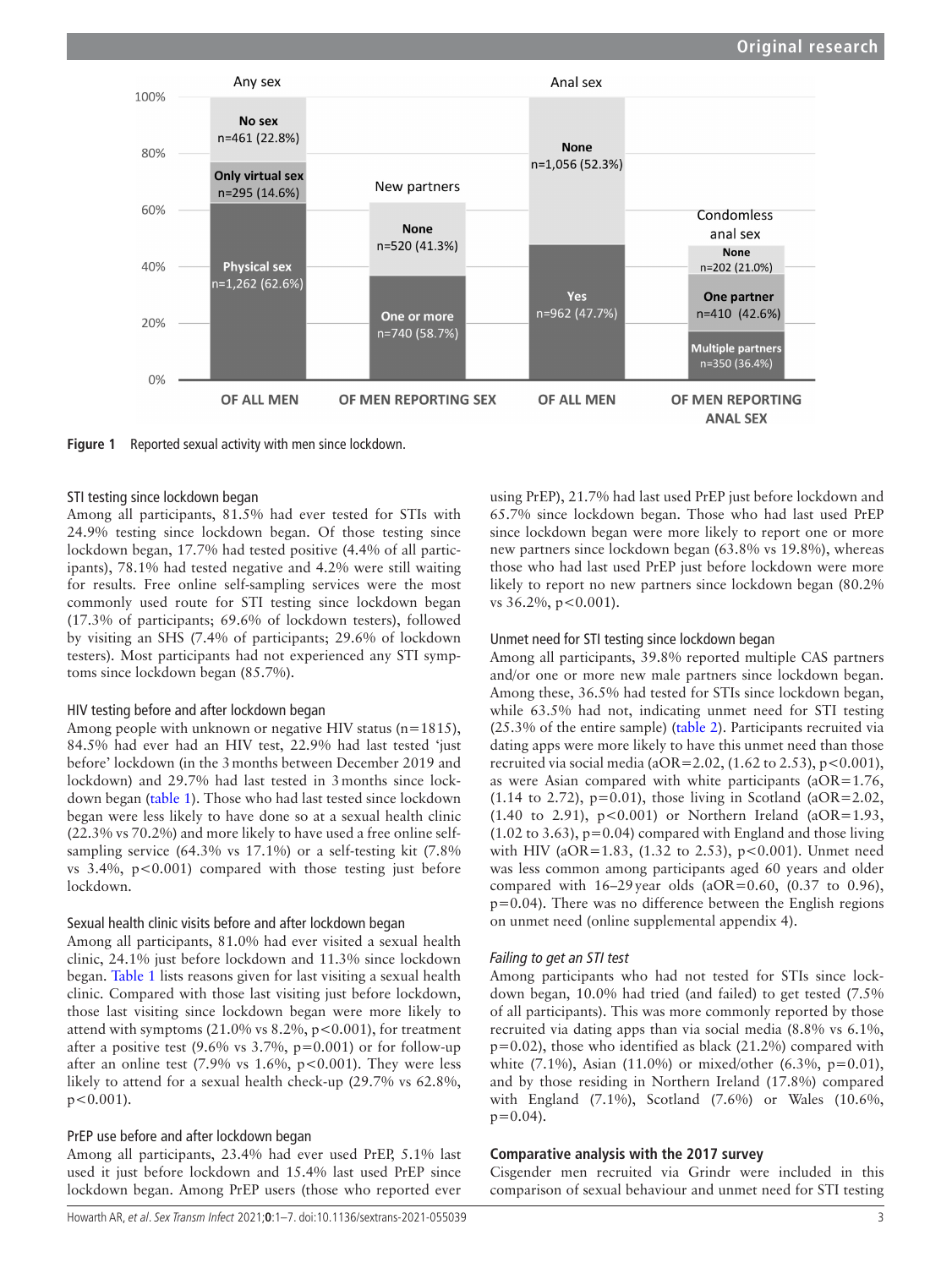<span id="page-3-0"></span>

| Table 1 | Comparison of last visit to the sexual health clinic, last HIV      |
|---------|---------------------------------------------------------------------|
|         | test and last use of PrEP in the 3 months before and since lockdown |

|                                                            | In 3 months before<br>lockdown began<br>n (%) | In 3 months since<br>lockdown began<br>n (%) | P value |
|------------------------------------------------------------|-----------------------------------------------|----------------------------------------------|---------|
| Testing for HIV*                                           |                                               |                                              |         |
| When last tested for HIV<br>$(n=2018)$                     | 415 (22.9)                                    | 539 (29.7)                                   |         |
| Where last tested for HIV<br>$(n=948)$                     |                                               |                                              | < 0.001 |
| Sexual health clinic                                       | 288 (70.2)                                    | 120 (22.3)                                   |         |
| Free online self-<br>sampling                              | 70 (17.1)                                     | 346 (64.3)                                   |         |
| Self-testing kit                                           | 14 (3.4)                                      | 42 (7.8)                                     |         |
| Other                                                      | 38(9.3)                                       | 30(5.6)                                      |         |
| Visiting the sexual health clinic                          |                                               |                                              |         |
| When last visited sexual<br>health clinic (n=2018)         | 487 (24.1)                                    | 229 (11.3)                                   |         |
| Reasons for last visit to sexual health clinict $(n=716)$  |                                               |                                              |         |
| Sexual health check-<br>up                                 | 306 (62.8)                                    | 68 (29.7)                                    | < 0.001 |
| To get PEP or PrEP                                         | 132 (27.1)                                    | 81 (35.4)                                    | 0.02    |
| Had symptoms                                               | 40 (8.2)                                      | 48 (21.0)                                    | < 0.001 |
| Worried might have<br>STI                                  | 65 (13.3)                                     | 19(8.3)                                      | 0.05    |
| <b>Needed vaccination</b>                                  | 40(8.2)                                       | 18(7.9)                                      | 0.87    |
| Partner diagnosed<br>with STI                              | 31(6.4)                                       | 17(7.4)                                      | 0.60    |
| Treatment after<br>positive test                           | 18(3.7)                                       | 22(9.6)                                      | 0.001   |
| Check-up after<br>positive test                            | 20(4.1)                                       | 12(5.2)                                      | 0.49    |
| Follow-up after online<br>test                             | 8(1.6)                                        | 18(7.9)                                      | < 0.001 |
| Partner had symptoms                                       | 15(3.1)                                       | 6(2.6)                                       | 0.73    |
| Could not get online<br>test                               | 8(1.6)                                        | 1(0.4)                                       | 0.18    |
| <b>Using PrEP‡</b>                                         |                                               |                                              |         |
| When last used PrEP<br>$(n=470)$                           | 102 (21.7)                                    | 309 (65.7)                                   |         |
| Whether had new male partners since lockdown began (n=410) |                                               |                                              | < 0.001 |
| No new partners                                            | 81 (80.2)                                     | 112 (36.2)                                   |         |
| One or more new<br>partners                                | 20 (19.8)                                     | 197 (63.8)                                   |         |

Table created by coauthors.

\*Among those with negative or unknown HIV status.

†Participants tick all reasons that apply.

‡Among those who have ever used PrEP.

PEP, post-exposure prophylaxis; PrEP, pre-exposure prophylaxis.

for the 2017 (n=1918) and 2020 (n=956) surveys. Compared to 2017, the 2020 participants were older (median age 40 years (IQR 30–50) vs 37 years (IQR 28–48), p<0.001), less likely to be of white ethnicity (86.2% vs  $89.5\%$ , p=0.02) and live in England (84.4% vs  $93.7\%$ , p<0.001). They were more likely to be single (70.9% vs  $62.3\%$ ,  $p < 0.001$ ) and have a degree (58.6%) vs 50.7%,  $p < 0.001$ ) [\(online supplemental appendix 5](https://dx.doi.org/10.1136/sextrans-2021-055039)).

We compared sexual behaviour reported since lockdown began with that reported over an equivalent 3-month period in 2017 [\(table](#page-4-1) 3). Adjusting for variables associated with the survey sample, participants in 2020 were less likely to report new male partners (aOR=0.31, (0.26 to 0.37),  $p < 0.001$ ), anal sex (aOR=0.30, (0.25 to 0.36),  $p < 0.001$ ), CAS (aOR=0.48, (0.40)

to 0.56),  $p < 0.001$  and multiple CAS partners (aOR= $0.55$ ,  $(0.45 \text{ to } 0.67), p < 0.001$ ).

Among participants included in the comparative analysis, 32.8% met our definition of unmet need for STI testing in 2020 compared with 42.8% in 2017. In multivariable analysis, participants in 2020 were less likely to have unmet need (aOR=0.58,  $(0.48 \text{ to } 0.70), p < 0.001$ ).

#### **DISCUSSION**

We found considerable potential for BBSTI transmission during the first national lockdown (March–July 2020) in the UK, with 37% of participants reporting one or more new partners and 17% reporting multiple CAS partners. The combined data on sexual risk behaviour and STI testing indicated that one quarter of participants had unmet need for this type of sexual healthcare during lockdown. We found less unmet need for STI testing during lockdown compared with 2017 but inequalities in access to sexual healthcare during lockdown among black and Asian participants, those living in Scotland or Northern Ireland, and people living with HIV. Use of SHS before and after lockdown began was commensurate with changes in service provision, with online self-sampling for BBSTI testing much more likely to be reported during lockdown, alongside a reduction in service attendance for routine, asymptomatic check-ups. We found a reduction in sexual activity among MSM during lockdown compared with our 2017 survey.

There is inconsistent evidence on the impact of the social distancing measures introduced due to the COVID-19 pandemic on sexual behaviour among MSM ([online supplemental appendix](https://dx.doi.org/10.1136/sextrans-2021-055039) [6\)](https://dx.doi.org/10.1136/sextrans-2021-055039). [17–21](#page-5-11) However, our finding of a reduction in sexual activity with continued risk for HIV/STI transmission has been found elsewhere.[7 8 17–19](#page-5-4) Other aspects of what may be described as COVID-19 'sexual distancing'[22](#page-6-0) include increased use of phone sex, web cams and pornography, $8^{18}$   $^{20}$  and in our study, about one-sixth of participants had engaged in virtual sex since lockdown began.

Modelling research has indicated that a decrease in sexual partnerships and interruption of clinical services over 18 months would reduce STI transmission. $^{22}$  Our analysis also suggested a reduction in unmet need for STI testing during lockdown compared with 2017. The shift from face-to-face testing to selfsampling is in line with findings of a rapid uptake in HIV hometesting among US MSM during social distancing.<sup>2</sup>

There is, however, concern that those at greatest risk of poor sexual health may be the worst affected by the pandemic. $24$ The adverse impacts of financial hardship on MSM are highlighted,<sup>1925</sup> and reduced access to HIV prevention tools has been reported in the USA<sup>25</sup> and globally,  $^{24}$  as well as discontinued use of PEP and PrEP in the UK.<sup>79</sup> We observed inequalities in access to STI testing among minority ethnic participants and people living with HIV. Our data suggest a discontinuation of PrEP use among some MSM and commensurate reduction in risk behaviour since lockdown began, but we cannot disentangle whether decreased access to PrEP is driving changes in sexual behaviour or vice versa.

While our definition of unmet need for STI testing is normative and pragmatic, it should be noted that it may both overestimate and underestimate unmet need for some individuals. Collecting data under rapidly changing circumstances is challenging and our survey was fielded over a time when lockdown rules began to relax across all four UK nations. Compared with an MSM survey fielded earlier in the first UK national lockdown (April–May 2020),<sup>[7](#page-5-4)</sup> our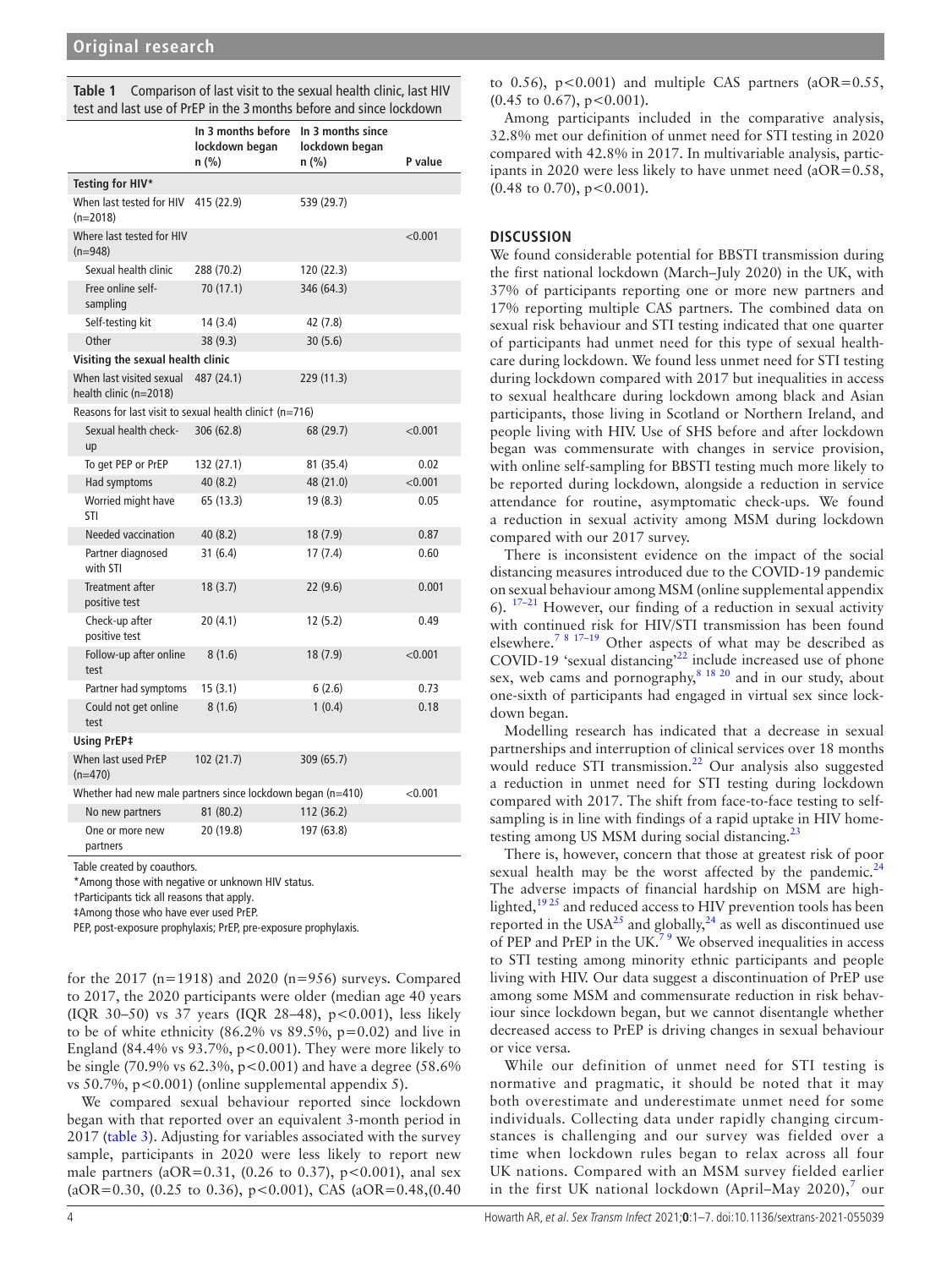<span id="page-4-0"></span>

| Unmet need for STI testing† since lockdown began, by recruitment site and background characteristics<br>Table 2 |            |                        |         |                     |         |  |  |
|-----------------------------------------------------------------------------------------------------------------|------------|------------------------|---------|---------------------|---------|--|--|
|                                                                                                                 | n (%)      | Unadjusted OR (95% CI) | P value | aOR (95% CI)*       | P value |  |  |
| Recruitment site                                                                                                |            |                        |         |                     |         |  |  |
| Social media                                                                                                    | 169 (17.8) | $\mathbf{1}$           |         | $\mathbf{1}$        |         |  |  |
| Dating apps                                                                                                     | 341 (31.9) | 2.17 (1.76 to 2.68)    | < 0.001 | 2.02 (1.62 to 2.53) | < 0.001 |  |  |
| Gender                                                                                                          |            |                        |         |                     |         |  |  |
| Cisgender male                                                                                                  | 501 (25.6) | $\mathbf{1}$           |         | $\mathbf{1}$        |         |  |  |
| Other gender                                                                                                    | 9(15.0)    | 0.51 (0.25 to 1.05)    | 0.07    | 0.48 (0.22 to 1.03) | 0.06    |  |  |
| Age group (in years)                                                                                            |            |                        |         |                     |         |  |  |
| $16 - 29$                                                                                                       | 124 (24.5) | $\mathbf{1}$           | 0.006   | $\mathbf{1}$        |         |  |  |
| $30 - 44$                                                                                                       | 191 (27.2) | 1.15 (0.88 to 1.49)    | 0.30    | 1.07 (0.81 to 1.42) | 0.61    |  |  |
| $45 - 59$                                                                                                       | 168 (26.8) | 1.13 (0.86 to 1.48)    | 0.37    | 1.14 (0.85 to 1.53) | 0.38    |  |  |
| $60+$                                                                                                           | 27(14.8)   | 0.53 (0.34 to 0.84)    | 0.007   | 0.60 (0.37 to 0.96) | 0.04    |  |  |
| Ethnic group                                                                                                    |            |                        |         |                     |         |  |  |
| White                                                                                                           | 436 (24.5) | $\mathbf{1}$           | 0.03    | $\mathbf{1}$        |         |  |  |
| Black                                                                                                           | 12 (36.4)  | 1.76 (0.86 to 3.61)    | 0.12    | 1.53 (0.73 to 3.21) | 0.27    |  |  |
| Asian                                                                                                           | 39 (35.8)  | 1.72 (1.15 to 2.58)    | 0.009   | 1.76 (1.14 to 2.72) | 0.01    |  |  |
| Mixed/other                                                                                                     | 23 (24.2)  | 0.99 (0.61 to 1.60)    | 0.95    | 0.99 (0.60 to 1.65) | 0.98    |  |  |
| Country of residence                                                                                            |            |                        |         |                     |         |  |  |
| England                                                                                                         | 418 (24.0) | $\mathbf{1}$           | 0.001   | $\mathbf{1}$        |         |  |  |
| Scotland                                                                                                        | 54 (37.5)  | 1.90 (1.34 to 2.71)    | < 0.001 | 2.02 (1.40 to 2.91) | < 0.001 |  |  |
| Wales                                                                                                           | 21(24.7)   | 1.04 (0.63 to 1.73)    | 0.88    | 1.20 (0.71 to 2.01) | 0.50    |  |  |
| Northern Ireland                                                                                                | 17(37.8)   | 1.93 (1.04 to 3.55)    | 0.04    | 1.93 (1.02 to 3.63) | 0.04    |  |  |
| Born in the UK                                                                                                  |            |                        |         |                     |         |  |  |
| No                                                                                                              | 118 (26.8) | $\mathbf{1}$           |         | $\mathbf{1}$        |         |  |  |
| Yes                                                                                                             | 392 (24.9) | 0.91 (0.71 to 1.15)    | 0.42    | 0.96 (0.74 to 1.24) | 0.74    |  |  |
| Highest qualification                                                                                           |            |                        |         |                     |         |  |  |
| Below degree                                                                                                    | 217(25.7)  | $\mathbf{1}$           |         | $\mathbf{1}$        |         |  |  |
| Degree or higher                                                                                                | 293 (25.0) | 0.96 (0.78 to 1.18)    | 0.69    | 0.95 (0.76 to 1.17) | 0.61    |  |  |
| On furlough, reduced hours, redundancy                                                                          |            |                        |         |                     |         |  |  |
| No                                                                                                              | 392 (24.5) | $\mathbf{1}$           |         | $\mathbf{1}$        |         |  |  |
| Yes                                                                                                             | 114 (28.0) | 1.20 (0.94 to 1.53)    | 0.15    | 1.16 (0.90 to 1.50) | 0.26    |  |  |
| Currently single                                                                                                |            |                        |         |                     |         |  |  |
| No                                                                                                              | 182 (22.0) | $\mathbf{1}$           |         | $\mathbf{1}$        |         |  |  |
| Yes                                                                                                             | 328 (27.5) | 1.34 (1.09 to 1.65)    | 0.005   | 1.09 (0.87 to 1.37) | 0.44    |  |  |
| <b>HIV status</b>                                                                                               |            |                        |         |                     |         |  |  |
| Negative or unknown                                                                                             | 439 (24.2) | $\mathbf{1}$           |         | $\mathbf{1}$        |         |  |  |
| Positive                                                                                                        | 71 (35.0)  | 1.69 (1.24 to 2.29)    | 0.001   | 1.83 (1.32 to 2.53) | < 0.001 |  |  |

Table created by coauthors. \*Adjusting for all variables listed in the table.

†One or more new sex partners and/or multiple condomless anal sex partners, and no STI testing. aOR, adjusted OR.

data, collected a few months later, suggest that sexual risk behaviour may have increased during this time. We cannot, however, determine whether the behaviours reported in our survey's 3-month lookback period occurred before or after the relaxation of rules across the UK in early July 2020.

As with most community-based surveys of MSM, our findings are based on a convenience sample, limiting the potential to generalise to the population as a whole. However, the participants were recruited widely from social media and dating apps to reach a broad sample and the repeat design provides some

<span id="page-4-1"></span>**Table 3** Sexual behaviour and unmet need for STI testing in the past 3months among cisgender MSM, by data collection period (2017 (reference category) vs 2020)

|                             | 2017 survey<br>$n$ (%) | 2020 survey<br>$n$ (%) | OR (95% CI) for the 2020<br>survey | P value | aOR (95% CI)* for the 2020<br>survey | P value |
|-----------------------------|------------------------|------------------------|------------------------------------|---------|--------------------------------------|---------|
| Any new male partners       | 1127(71.1)             | 447 (46.8)             | 0.36(0.30 to 0.42)                 | < 0.001 | $0.31$ (0.26 to 0.37)                | < 0.001 |
| Anal sex                    | 1450 (76.0)            | 472 (49.4)             | 0.31 (0.26 to 0.36)                | < 0.001 | 0.30 (0.25 to 0.36)                  | < 0.001 |
| CAS                         | 1036(55.7)             | 250(36.6)              | $0.46(0.39)$ to $0.54$ )           | < 0.001 | $0.48$ (0.40 to 0.56)                | < 0.001 |
| CAS with multiple partners  | 559 (30.8)             | 194 (20.3)             | $0.57(0.47)$ to $0.69$             | < 0.001 | $0.55(0.45)$ to $0.67$ )             | < 0.001 |
| Unmet need for STI testingt | 611(42.5)              | 314 (32.8)             | $0.66$ (0.55 to 0.78)              | < 0.001 | 0.58 (0.48 to 0.70)                  | < 0.001 |

Table created by coauthors.

\*Adjusting for age, ethnic group, country of residence, having a degree, relationship status.

†One or more new sex partners and/or multiple condomless anal sex partners, and no STI testing.

CAS, condomless anal sex; MSM, men who have sex with men.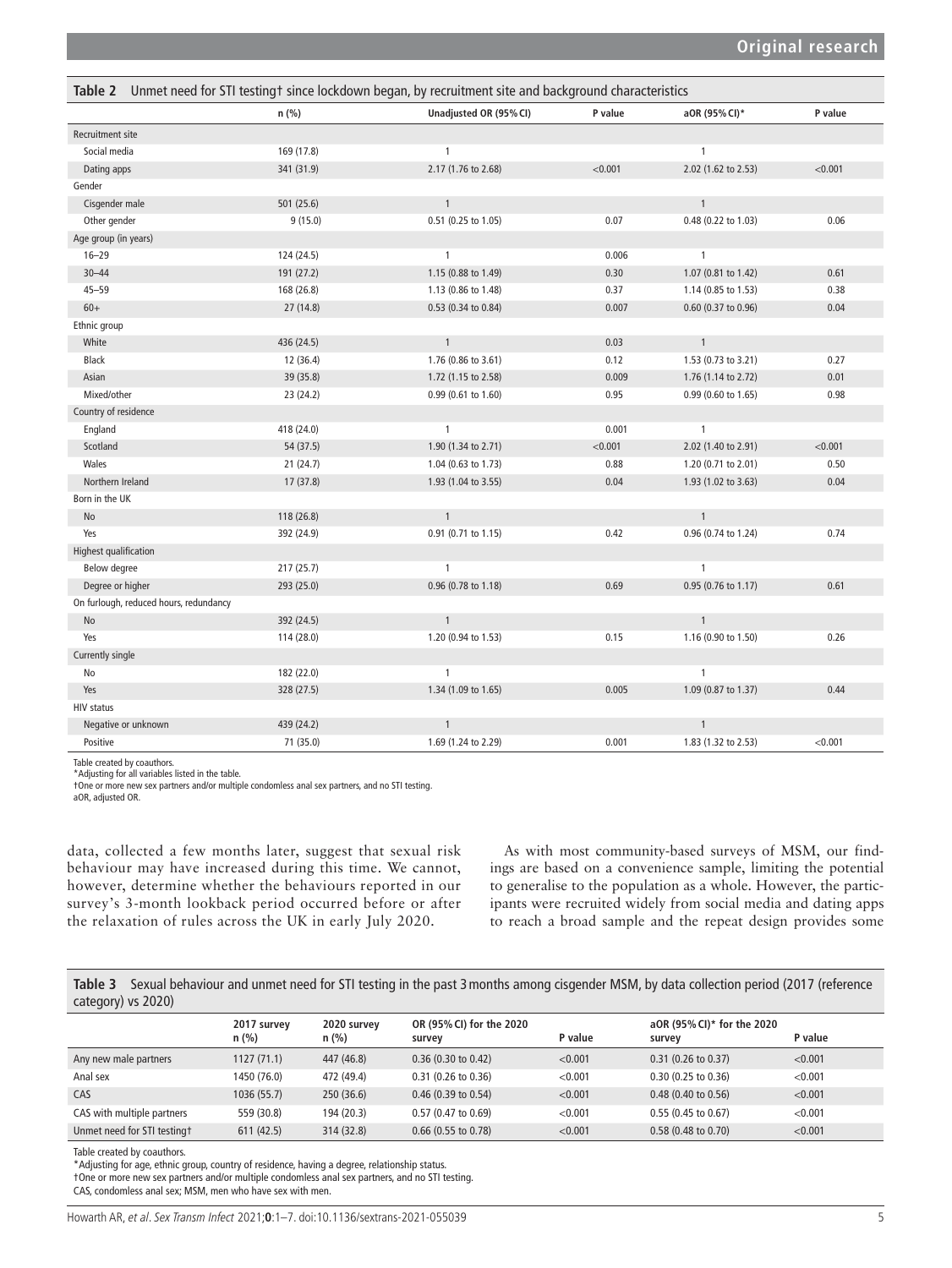confidence in the equivalence of samples for tracking changes over time. Data were collected from across the UK and the distribution across the four nations is broadly equivalent to the distri-bution of the general population.<sup>[26](#page-6-5)</sup>

Compared to our 2017 survey, we broadened the eligibility criteria to include gender-diverse people and collect data from groups that have been under-represented in sexual health research.<sup>12</sup> We did not, however, recruit enough participants to explore these groups in any detail. As with all cross-sectional surveys, the data do not provide evidence of a causal link between sexual behaviour and service use.

This study provides vital intelligence to support public health messaging, future public health planning and efforts to mitigate against risks to health during and after the COVID-19 response, $2$ including potential inequalities in access to sexual healthcare among minority ethnic people. The findings will inform the interpretation of routine surveillance data over the course of the pandemic by providing insight on underlying sexual health behaviour and need. They will aid preparation for a potential 'rebound' in sexual risk behaviour when social distancing measures end, any rapid increase in infection transmission, outbreaks and pressure on services, including provision for those who may have delayed seeking healthcare.

The data reported here are from the first of three waves of crosssectional surveys that will track sexual behaviour, service use and unmet need across time. Further work is needed to explore intersectionality and how social restrictions may undermine personal wellbeing and mental health among groups experiencing discrimination or disadvantage. Future research is also needed to understand the sexual health needs of transgender and gender-diverse people in the UK, and to explore whether meeting sex partners from outside one's household has impacted transmission of COVID-19.

#### **Key messages**

- ► Reduced service provision in the 3months following the first UK national lockdown was not associated with increased unmet need for STI testing among men who have sex with men (MSM).
- ► MSM in the UK continued to report sexual behaviour during this time, putting them at risk for HIV and STI transmission.
- ► Potential inequalities in access to STI testing during lockdown were found among black and Asian MSM and those living with HIV.

#### **Handling editor** Jason J Ong

**Twitter** John Saunders [@saunders\\_j,](https://twitter.com/saunders_j) Sonali Wayal [@sonaliwl](https://twitter.com/sonaliwl) and Peter Weatherburn [@sigmaresearch1](https://twitter.com/sigmaresearch1)

**Acknowledgements** The authors thank all the participants involved in this study. We acknowledge members of the National Institute for Health Research Health Protection Research Unit (NIHR HPRU) in Blood Borne and Sexually Transmitted Infections (BBSTI) Steering Committee: Professor Caroline Sabin (HPRU Director), Dr John Saunders (PHE Lead), Professor Catherine Mercer, Professor Gwenda Hughes, Professor Greta Rait, Dr Ruth Simmons, Professor William Rosenberg, Dr Tamyo Mbisa, Professor Rosalind Raine, Dr Sema Mandal, Dr Rosamund Yu, Dr Samreen Ijaz, Dr Fabiana Lorencatto, Dr Rachel Hunter, Dr Kirsty Foster and Dr Mamooma Tahir. The authors would like to thank Takudzwa Mukiwa and Ross Purves from Terrence Higgins Trust for their help with participant recruitment.

**Contributors** AH set up the 2020 study, managed by GH, CHM and JMS. AH coordinated and managed the implementation of the survey, with support from GH, CHM, DR and JMS. IK undertook the literature review and AH undertook data analyses. SW and DR set up the 2017 study, managed by PW, GH and CHM. SW coordinated and managed the implementation of the study, with support from PW, GH and CHM. CHM, GW and JMS secured funding from the NIHR HPRU in BBSTI at University College London in partnership with Public Health England. All authors contributed to the drafting of the paper and approved the final version.

**Funding** The research was funded by the National Institute for Health Research Health Protection Research Unit (NIHR HPRU) in Blood Borne and Sexually Transmitted Infections at University College London in partnership with Public Health England. The views expressed are those of the authors and not necessarily those of the NIHR, the Department of Health and Social Care or Public Health England.

#### **Competing interests** None declared.

**Patient consent for publication** Not required.

**Ethics approval** The UCL Research Ethics Committee approved the 2020 study (Ref: 9155/001). The London School of Hygiene and Tropical Medicine Observational/ Interventions Research Ethics Committee approved the 2017 study (Ref: 11999).

**Provenance and peer review** Not commissioned; externally peer reviewed.

**Data availability statement** Data are available upon reasonable request.

**Open access** This is an open access article distributed in accordance with the Creative Commons Attribution 4.0 Unported (CC BY 4.0) license, which permits others to copy, redistribute, remix, transform and build upon this work for any purpose, provided the original work is properly cited, a link to the licence is given, and indication of whether changes were made. See: [https://creativecommons.org/](https://creativecommons.org/licenses/by/4.0/) [licenses/by/4.0/.](https://creativecommons.org/licenses/by/4.0/)

#### **ORCID iDs**

Alison R Howarth<http://orcid.org/0000-0002-0597-6614> John Saunders <http://orcid.org/0000-0001-9658-7798> Sonali Wayal<http://orcid.org/0000-0002-5878-7665> Gwenda Hughes <http://orcid.org/0000-0003-2090-7702> Catherine H Mercer<http://orcid.org/0000-0002-4220-5034>

#### **REFERENCES**

- <span id="page-5-0"></span>1 World Health Organization. WHO director-general's opening remarks at the media briefing on COVID-19. Available: [https://www.who.int/director-general/speeches/](https://www.who.int/director-general/speeches/detail/who-director-general-s-opening-remarks-at-the-media-briefing-on-covid-19-11-march-2020) [detail/who-director-general-s-opening-remarks-at-the-media-briefing-on-covid-19-11](https://www.who.int/director-general/speeches/detail/who-director-general-s-opening-remarks-at-the-media-briefing-on-covid-19-11-march-2020) [march-2020](https://www.who.int/director-general/speeches/detail/who-director-general-s-opening-remarks-at-the-media-briefing-on-covid-19-11-march-2020) [Accessed 22 Feb 2021].
- <span id="page-5-1"></span>2 GOV.UK. Prime minister's statement on coronavirus (COVID-19). Available: [https://](https://www.gov.uk/government/speeches/pm-address-to-the-nation-on-coronavirus-23-march-2020) [www.gov.uk/government/speeches/pm-address-to-the-nation-on-coronavirus-23](https://www.gov.uk/government/speeches/pm-address-to-the-nation-on-coronavirus-23-march-2020) [march-2020](https://www.gov.uk/government/speeches/pm-address-to-the-nation-on-coronavirus-23-march-2020) [Accessed 22 Feb 2021].
- <span id="page-5-2"></span>3 The Association of Directors of Public Health (UK). COVID-19 prioritisation of sexual and reproductive health services. Available: [https://www.adph.org.uk/2020/04/covid-](https://www.adph.org.uk/2020/04/covid-19-prioritisation-of-sexual-reproductive-health-services/)[19-prioritisation-of-sexual-reproductive-health-services/](https://www.adph.org.uk/2020/04/covid-19-prioritisation-of-sexual-reproductive-health-services/) [Accessed 01 Feb 2021].
- 4 FSRH, BASHH, BHIVA. Sexual health, reproductive health and HIV services: emergency COVID-19 contingency plan paper for government. Available: [https://www.fsrh.org/](https://www.fsrh.org/documents/sexual-health-reproductive-health-and-hiv-services-emergency/) [documents/sexual-health-reproductive-health-and-hiv-services-emergency/](https://www.fsrh.org/documents/sexual-health-reproductive-health-and-hiv-services-emergency/) [Accessed 22 Feb 2021].
- <span id="page-5-3"></span>5 Mitchell H, Allen H, Sonubi T. Sexually transmitted infections and screening for chlamydia in England, 2019. London: Public Health England, 2020.
- 6 O'Halloran C, Sun S, Nash. HIV in the United Kingdom: towards zero 2030. 2019 report. London: Public Health England, 2019.
- <span id="page-5-4"></span>7 Peabody R. A quarter of gay men report casual sex during UK lockdown. Available: [https://www.aidsmap.com/news/jun-2020/quarter-gay-men-report-casual-sex-during](https://www.aidsmap.com/news/jun-2020/quarter-gay-men-report-casual-sex-during-uk-lockdown)[uk-lockdown](https://www.aidsmap.com/news/jun-2020/quarter-gay-men-report-casual-sex-during-uk-lockdown) [Accessed 22 Feb 2021].
- <span id="page-5-5"></span>8 Hyndman I, Nugent D, Whitlock GG, et al. COVID-19 restrictions and changing sexual behaviours in HIV-negative MSM at high risk of HIV infection in London, UK. Sex [Transm Infect](http://dx.doi.org/10.1136/sextrans-2020-054768) 2021. doi:10.1136/sextrans-2020-054768. [Epub ahead of print: 18 Jan 2021].
- <span id="page-5-6"></span>9 Junejo M, Girometti N, McOwan A, et al. HIV postexposure prophylaxis during COVID-19. [Lancet HIV](http://dx.doi.org/10.1016/S2352-3018(20)30146-6) 2020;7:e460.
- <span id="page-5-7"></span>10 Jaspal R, Kennedy L, Tariq S. Human immunodeficiency virus and trans women: a literature review. [Transgend Health](http://dx.doi.org/10.1089/trgh.2018.0005) 2018;3:239-50.
- 11 Hickson F, Appenroth M, Koppe U, et al. Sexual and mental health inequalities across gender identity and sex-assigned-at-birth among men-who-have-sex-with-men in Europe: findings from EMIS-2017. [Int J Environ Res Public Health](http://dx.doi.org/10.3390/ijerph17207379) 2020;17:7379.
- <span id="page-5-12"></span>12 Dufaur L, Bayley J. P185 The sexual health of transgender women in east london. Sex [Transm Infect](http://dx.doi.org/10.1136/sextrans-2016-052718.235) 2016;92:A82.1–A82.
- <span id="page-5-8"></span>13 Jaspal R, Nambiar KZ, Delpech V, et al. HIV and trans and non-binary people in the UK. [Sex Transm Infect](http://dx.doi.org/10.1136/sextrans-2018-053570) 2018;94:318–9.
- <span id="page-5-9"></span>14 Wayal S, Reid D, Blomquist PB, et al. The acceptability and feasibility of implementing a bio-behavioral enhanced surveillance tool for sexually transmitted infections in England: mixed-methods study. [JMIR Public Health Surveill](http://dx.doi.org/10.2196/publichealth.9010) 2018;4:e52.
- 15 Wayal S, Reid D, Weatherburn P, et al. Association between knowledge, risk behaviours, and testing for sexually transmitted infections among men who have sex with men: findings from a large online survey in the United Kingdom. [HIV Med](http://dx.doi.org/10.1111/hiv.12753) 2019;20:523–33.
- <span id="page-5-10"></span>16 Clutterbuck D, Asboe D, Barber T. United Kingdom national guideline on the sexual health care of men who have sex with men. Int J STD AIDS 2016;0:1-46.
- <span id="page-5-11"></span>17 Hammoud MA, Maher L, Holt M, et al. Physical distancing due to COVID-19 disrupts sexual behaviors among gay and bisexual men in Australia: implications for trends